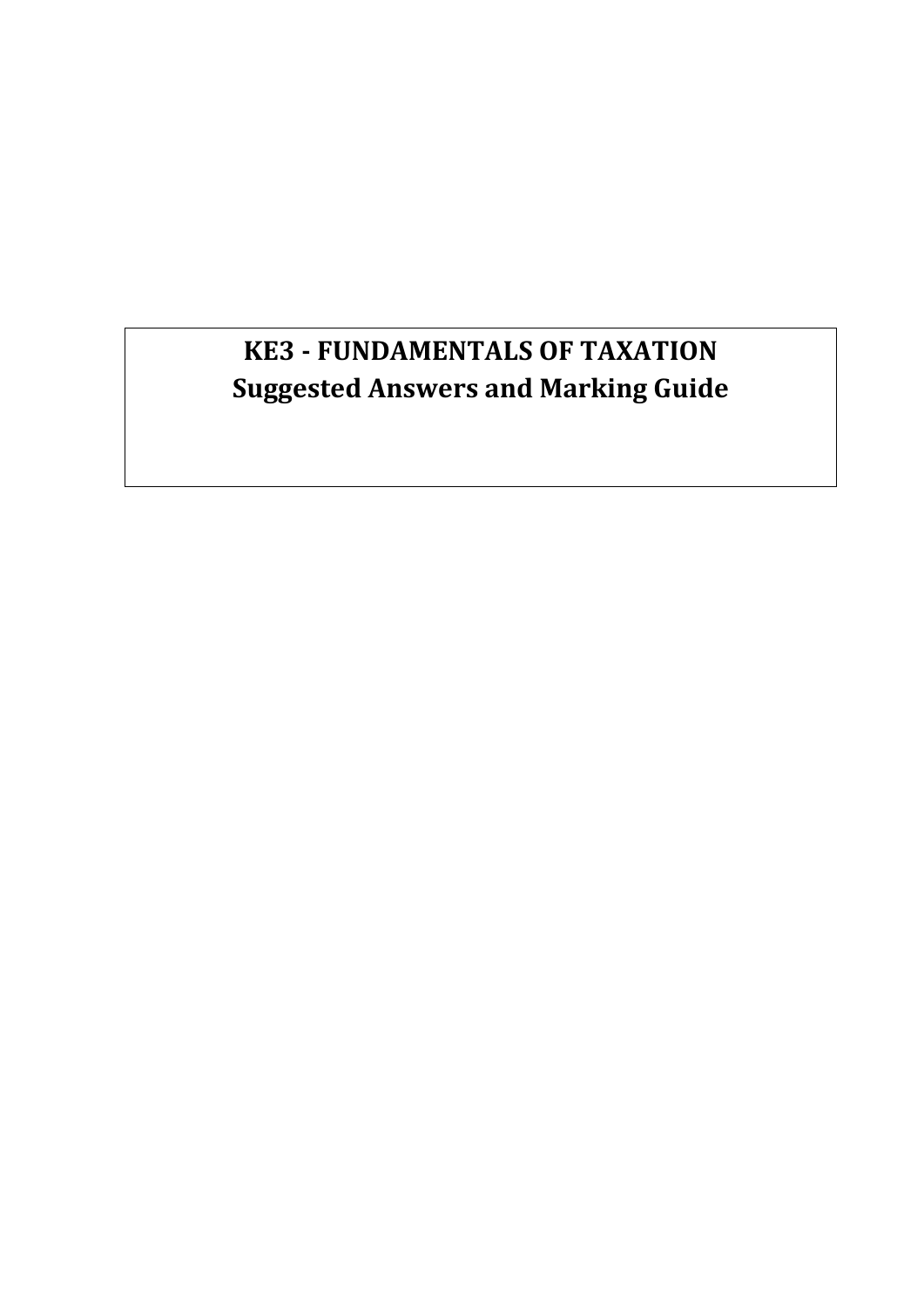# **SECTION 1**

# **Question 01**

# **Section 1(a)**

1.1.

Learning Outcome: 1.1.1 State the economic and social functions of taxation

Correct answer: A Equity, progressivity, simplicity, certainty

# 1.2.

# Learning Outcome:

2.2.3 Calculate the statutory income from other sources of income (including rent, net annual value, interest, dividends, royalties, annuities, winnings from lottery, betting or gambling and income from any other source)

# Correct answer: C

Rs. 1,800,000 being net rent received from his residential house in Kandy.

# 1.3.

Learning Outcome: 3.1.4 Compute gross income tax liability and balance tax liability for a smallor medium-sized company.

Correct answer: D 40%

# 1.4.

|       | Learning Outcome:                                                                                                   |
|-------|---------------------------------------------------------------------------------------------------------------------|
| 4.4.1 | Explain the liability to settle income tax on a "self-assessment" basis,<br>including due dates.                    |
| 4.1.1 | State the circumstances under which an individual or a company is<br>required to furnish a "return" with due dates. |

Correct answer: C

On or before 30th September 2016 & 30th November 2016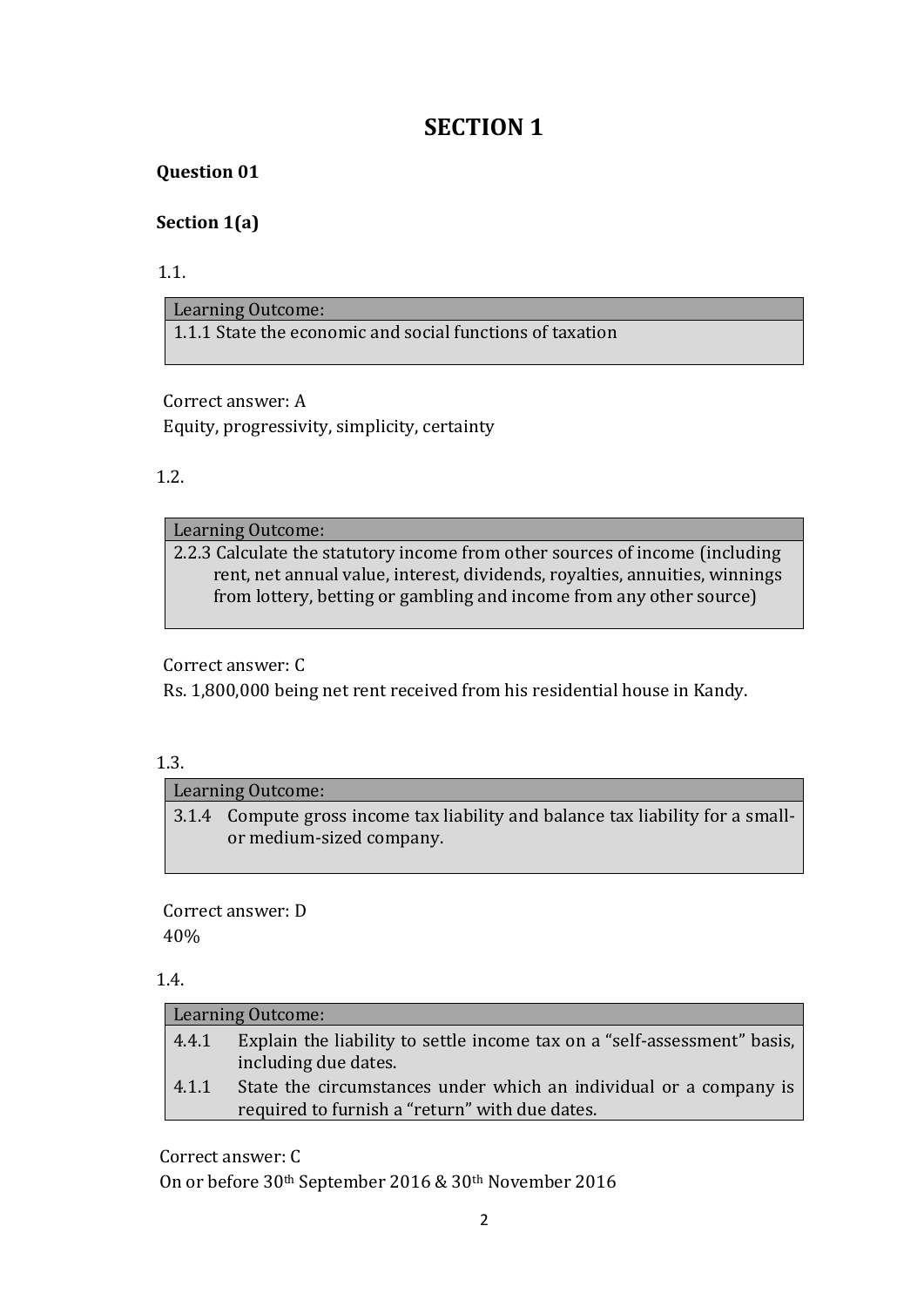#### 1.5.

#### Learning Outcome:

5.2.1 Explain the applicability of NBT to small and medium-sized businesses, and the registration threshold.

Correct answer: A Rs. 3,800,000

#### **Section 1(b)**

1.6.

#### Learning Outcome:

1.2.1 State the role of the following tax authorities in Sri Lanka. (Department of Inland Revenue, Provincial Departments of Revenue, Sri Lanka Customs and Department of Excise).

- 1. Department of Inland Revenue
- 2. Provincial Departments of Revenue
- 3. Department of Customs
- 4. Department of Excise

#### 1.7.

# Learning Outcome:

2.2.3 Calculate statutory income from other sources of income (including rent, net annual value, interest, dividends, royalties, annuities, winnings from lottery, betting or gambling and income from any other source).

# 1. Statutory rent income = Rs.180,000

#### **Working.**

| Gross rent                                                                                              | 25,000 x 12   | = $Rs. 300,000$ ( $\frac{1}{4}$ mark)                                            |
|---------------------------------------------------------------------------------------------------------|---------------|----------------------------------------------------------------------------------|
| Less: Rates                                                                                             | 200,000 x 30% | $ERs. (60,000)$ (¼ mark)<br>$=$ Rs. 240,000                                      |
| <b>Less:</b> Allowance for repair $240,000 \times 25\%$<br>Net Rent                                     |               | $=$ Rs. (60,000) (¼ mark)<br>$=$ Rs. 180,000 (¼ mark)                            |
| <b>Rating Assessment</b><br><b>Less:</b> Allowance for repair $200,000 \times 25\%$<br>Net Annual Value |               | $=$ Rs.200,000 (¼ mark)<br>$=$ Rs. (50,000) (¼ mark)<br>$=$ Rs. 150,000 (¼ mark) |

Taxable Rent income is Rs. 180,000 (Net Rent) **(¼ mark)**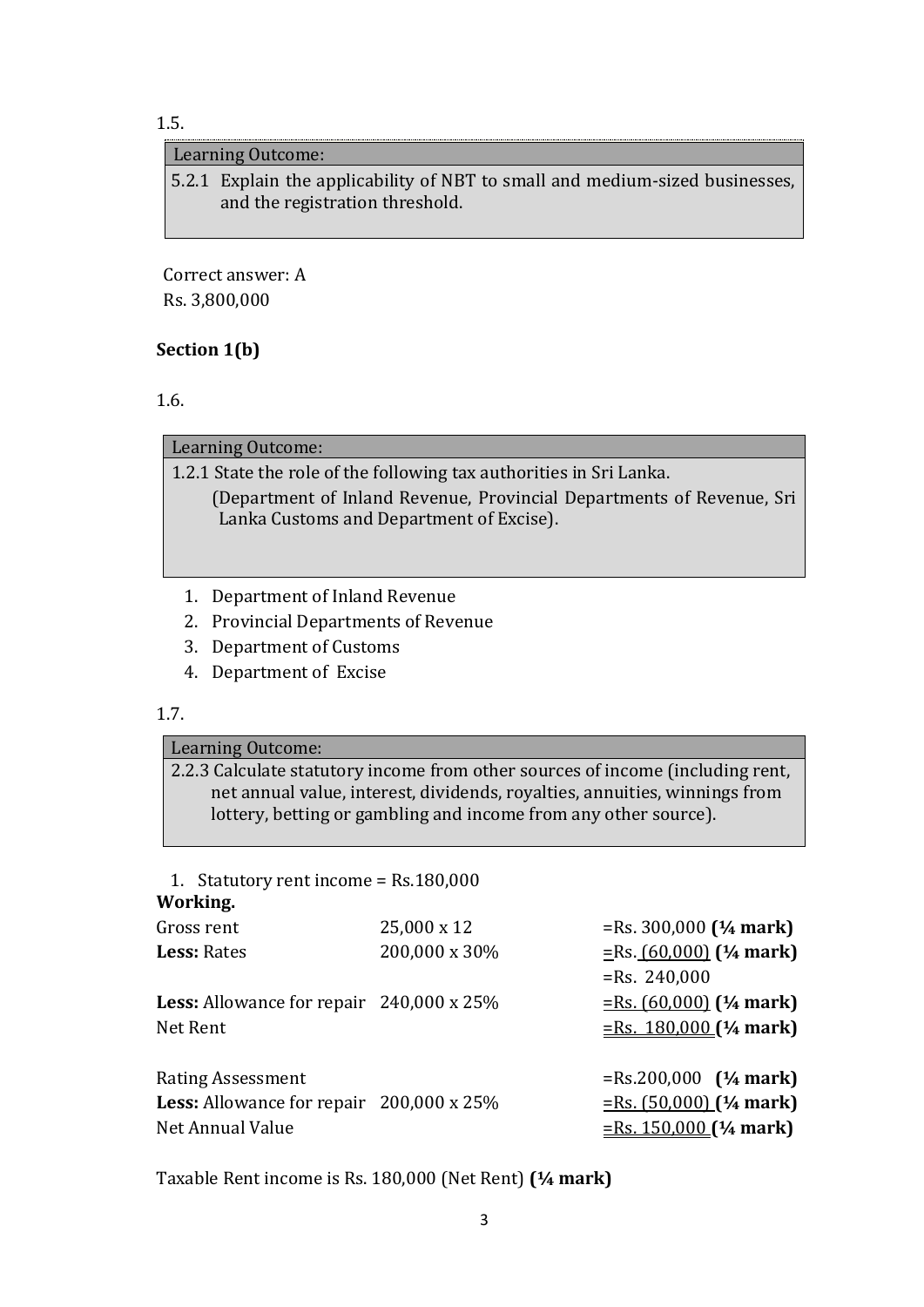#### 1.8.

#### Learning Outcome:

2.2.1 Calculate "statutory income" from a small or medium-scale "trade, business, profession or vocation", taking into consideration "allowable and disallowable expenses, allowance for depreciation (capital allowances)" and disposal of capital assets.

Profit/(Loss) on disposal = Rs. 120,000

## **Working (Rs.)**

| Profit        | $=$ (Selling price – Tax W.D.V.)                           |
|---------------|------------------------------------------------------------|
| Selling price | $= 520,000$ ( $\frac{1}{2}$ mark)                          |
| Tax WDV       | $= 2,000,000-(2,000,000 \times 20\% \times 4yrs)$ (1 mark) |
|               | $= 400,000$                                                |
| Profit        | $= 520,000-400,000$ ( $\frac{1}{2}$ mark)                  |
|               | $= 120,000$                                                |
|               |                                                            |

#### 1.9.

#### Learning Outcome:

4.4.5 List recovery actions available under the Inland Revenue Act.

#### 1.

- a. Appoint a tax collector and recover tax by seizure and sale of movable property.
- b. Take action before a Magistrate who can collect the tax as a fine.
- c. Prevention from leaving Sri Lanka by issuing a direction to Inspector General of Police through the Magistrate Court.

# **(1 mark each for any 2= 2 marks)**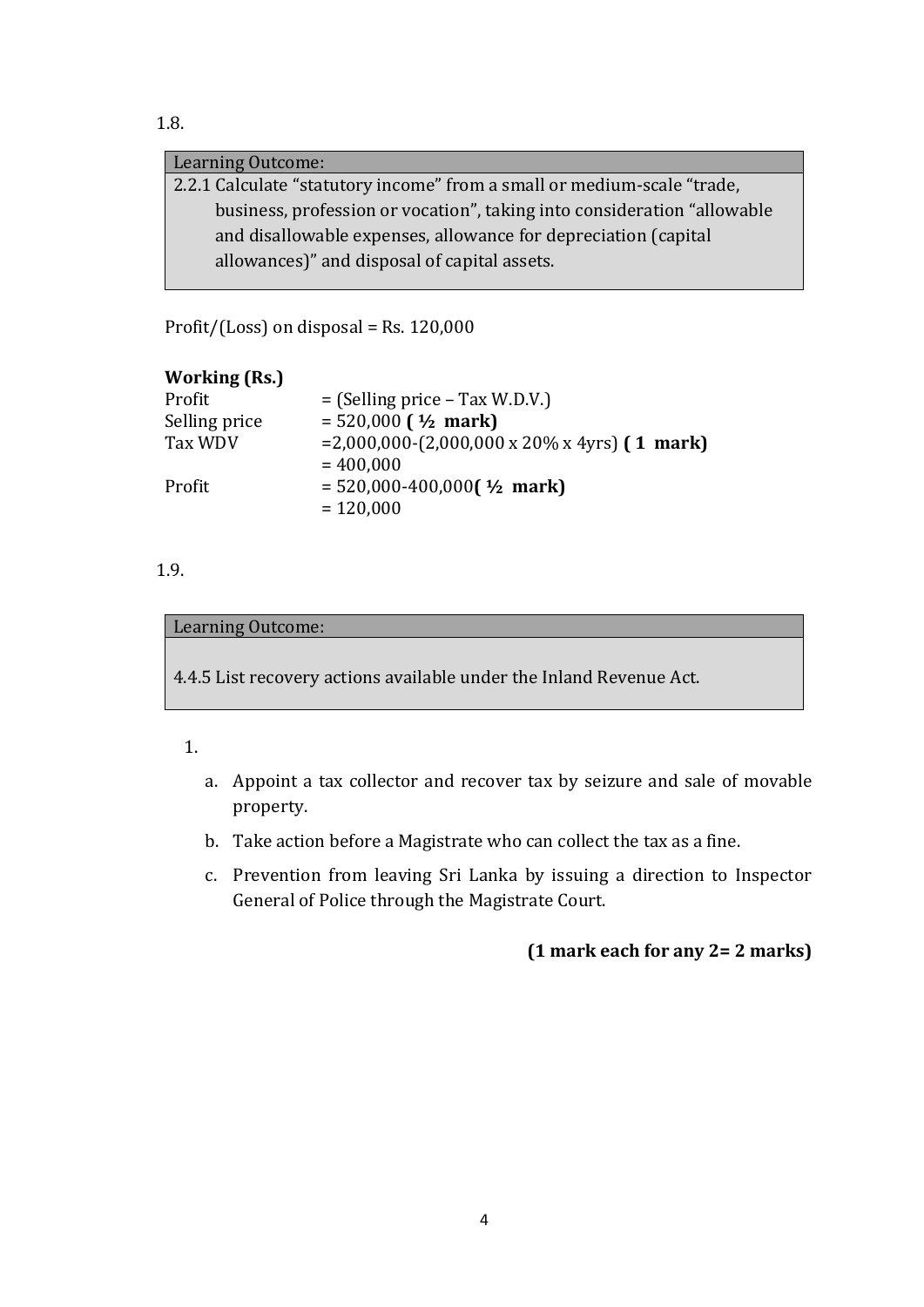1.10.

| Learning Outcome:                                                  |  |
|--------------------------------------------------------------------|--|
| 5.1.2 Compute tax payable for a given straightforward, non-complex |  |
| scenario.                                                          |  |
| VAT Payable for the quarter: Rs. 247,500                           |  |
| Output tax                                                         |  |

Sale of product of Alfa (4,500,000 x 11% **(¼ mark)**) = 495,000 **(¼ mark)** Sale of product of Beta (Exempt from VAT) $($ <sup>1</sup>/<sub>4</sub> mark) = 0  $($ <sup>1</sup>/<sub>4</sub> mark) Total output tax  $= 495,000$ **Less:** Claimable input tax (360,000**(¼ mark)**-30,000**(¼ mark)**) x 4.5/6**( ½ mark)**  $=(247,500)$ Balance payable  $= 247,500$ 

| <b>Marking Guide</b>                  |  |
|---------------------------------------|--|
| <b>Each question carries 2 marks.</b> |  |
| Total 10 marks.                       |  |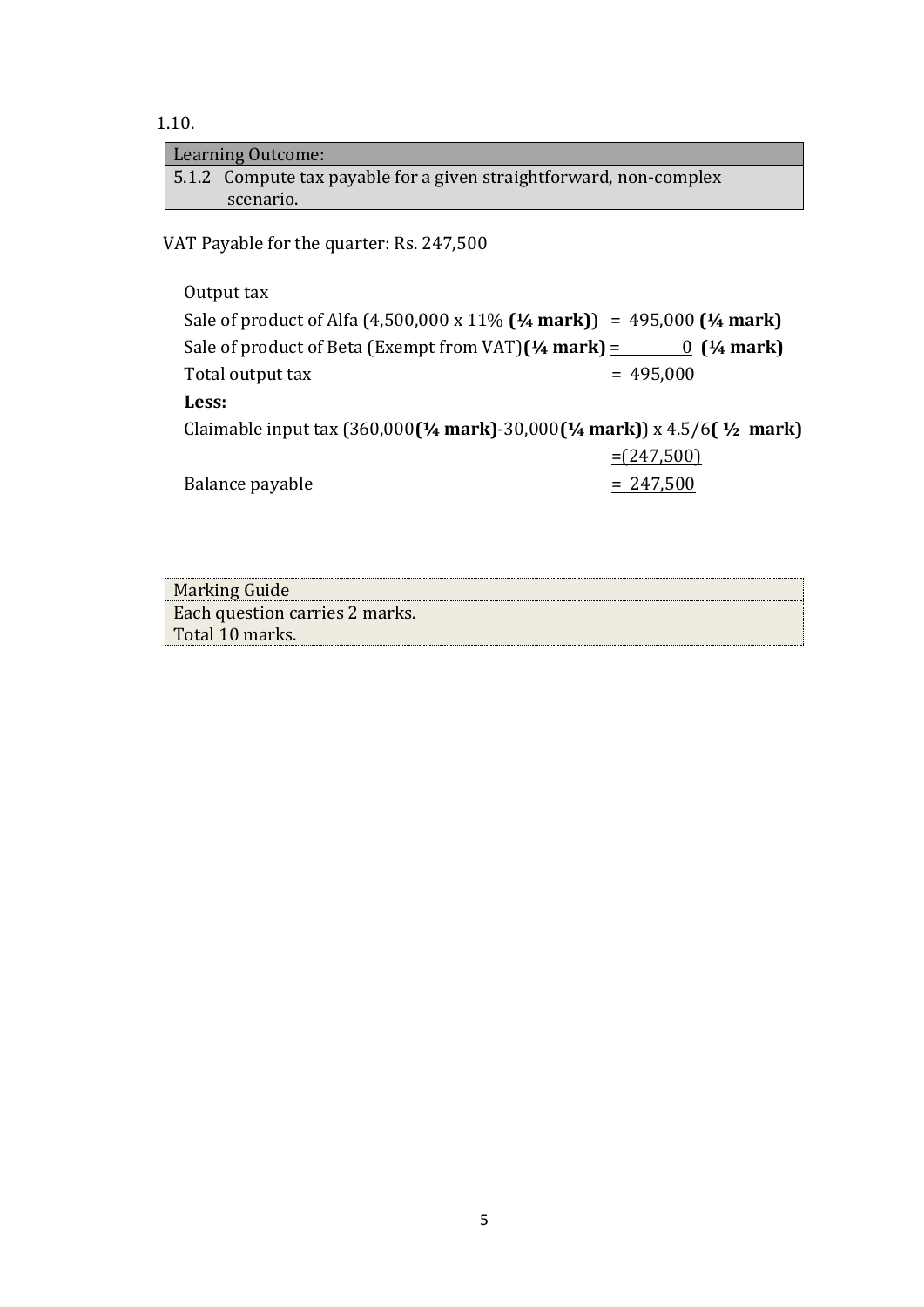# **SECTION 2**

#### **Question 02**

#### Learning Outcome:

- 3.1.1 Identify various types of companies in relation to application of different rates of income tax.
- 3.1.2 Explain specific adjustments applicable to the computation of statutory income of a company, from rent, interest, dividend and profit from trade or business (other than adjustments applicable to intercompany transactions).
- 3.1.3 Compute total statutory income, assessable income and taxable income of a company, by making relevant statutory deductions.
- 3.1.4 Compute gross income tax liability and balance tax liability for a small or medium-sized company.

| <b>Nomad Manufactures (Pvt) Ltd</b>                    |               |             |             | <b>Marks</b>     |
|--------------------------------------------------------|---------------|-------------|-------------|------------------|
| <b>Computation of Income tax Liability</b>             |               |             |             |                  |
| Year of Assessment 2015/2016                           | Rs.           | Rs.         | Rs.         | 1/4              |
| <b>Statutory Business Profit</b>                       |               |             | 100,000,000 | 1/2              |
|                                                        |               |             |             |                  |
| <b>Interest Income</b>                                 |               |             |             |                  |
| <b>Interest on Fixed Deposit</b>                       | 180,000       |             |             | $\overline{3}/4$ |
| Add: WHT deducted 180,000 x 1/9                        | 20,000        |             |             |                  |
| Gross Interest Income on Fixed Deposit                 | 200,000       | 200,000     |             |                  |
| Interest on Treasury bills                             | 45,000        |             |             | 3/4              |
| Add: Notional tax deducted 45,000 x 1/9                | 5,000         |             |             |                  |
| Gross Interest Income on Treasury bills                | 50,000        | 50,000      |             |                  |
| <b>Statutory interest income</b>                       |               | 250,000     | 250,000     | 1/4              |
|                                                        |               |             |             |                  |
| <b>Dividend Income</b>                                 |               |             |             |                  |
| Net Dividend Received (Final Tax Deducted)             | 90,000        | Not taxable |             | 1/4              |
| Dividend exempt from income tax                        | 50,000        | Exempted    |             | 1/4              |
| <b>Statutory Dividend income</b>                       |               |             |             | $\overline{1/4}$ |
| <b>Total Statutory Income</b>                          |               |             | 100,250,000 | 1/4              |
| Less: Deductions under Section 32                      |               |             |             | $\overline{1/4}$ |
| Loan Interest Paid on construction of Factory Building |               | 1,200,000   |             | 1/2              |
| Share trading loss - Not Allowed since capital loss    |               |             |             | 1/2              |
| <b>Total Deductions under Section 32</b>               |               | 1,200,000   | (1,200,000) | $\sqrt{1/4}$     |
| <b>Assessable Income</b>                               |               |             | 99,050,000  | 1/4              |
| Less: Deductions under Section 33                      |               |             |             | 1/4              |
| Allowance for Qualifying Payments                      | Limit         | Allowance   |             |                  |
| Cash Donation to Approved Charity<br>a)                | Lower of      | 500,000     |             | 1/2              |
| 750,000                                                | $1/5$ of A.I. |             |             |                  |
|                                                        | or 500,000    |             |             |                  |
| Donation to "Api Wenuwen Api Fund"<br>b)               | N/A           | 400,000     |             | 1/2              |
| 400,000                                                |               |             |             |                  |
| <b>Total Deductions under Section 33</b>               |               | 900,000     | (900, 000)  | 1/4              |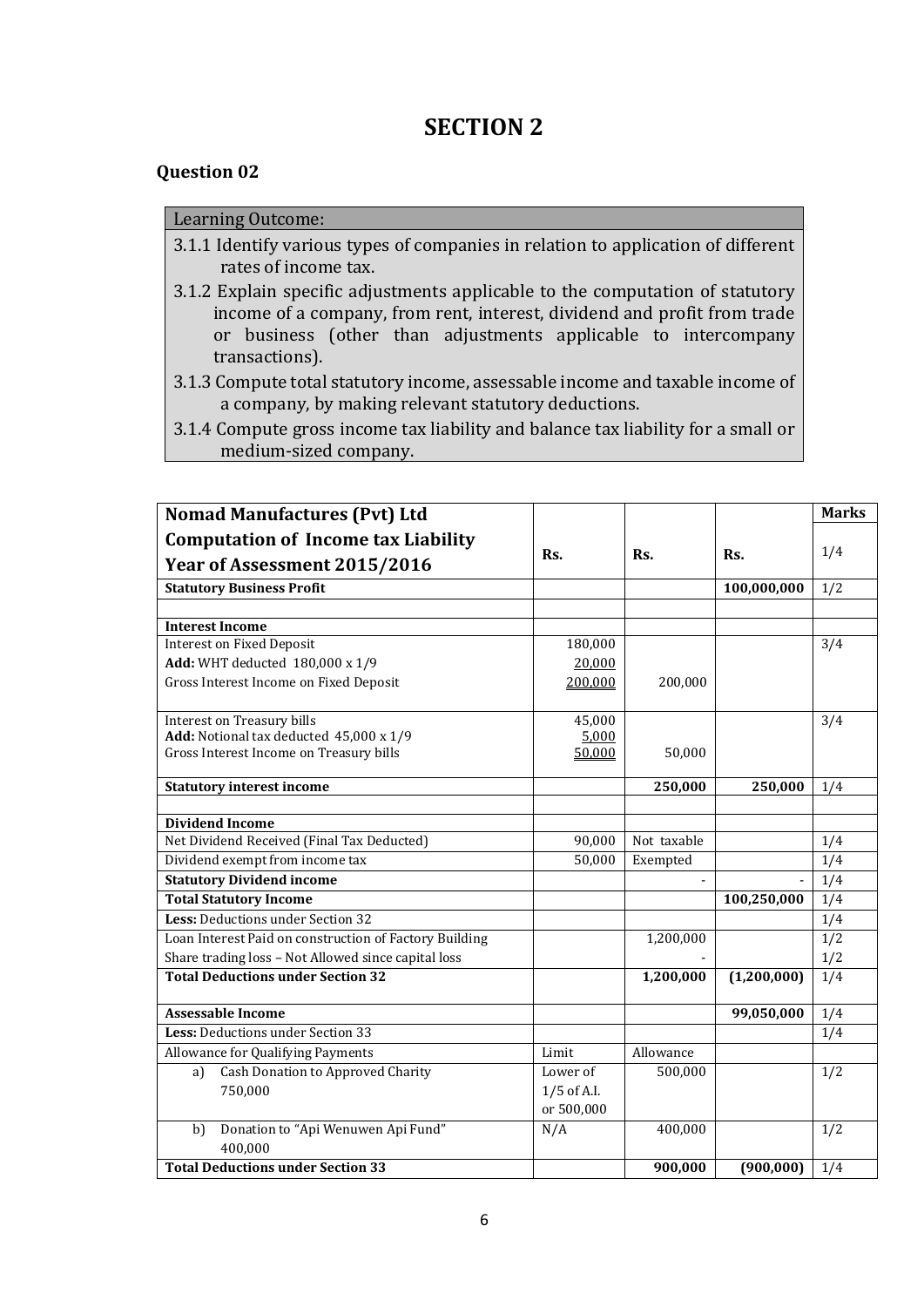| <b>Taxable Income</b>                                  |            |            | 98,150,000   | 1/4 |
|--------------------------------------------------------|------------|------------|--------------|-----|
| <b>Computation of Tax Liability</b>                    |            |            |              |     |
| On export profit 98,150,000 x 40,000,000 / 100,000,000 | 39,260,000 | $@12\%$    | 4,711,200    | 1/2 |
| On Balance Taxable Income                              | 58,890,000 | @28%       | 16,489,200   | 1/4 |
| <b>Tax on Taxable Income</b>                           | 98,150,000 |            | 21,200,400   | 1/4 |
| <b>Tax on Dividend declared</b>                        | 5,000,000  | @10%       | 500,000      | 1/4 |
| <b>Gross Income Tax</b>                                |            |            | 21700,400    | 1/4 |
| <b>Less: Tax Credits</b>                               |            |            |              | 1/4 |
| WHT deducted on interest on FD $(180,000 \times 1/9)$  |            | 20.000     |              | 1/4 |
| Notional tax Credit on interest of TB 45,000 x 1/9     |            | 5.000      |              | 1/4 |
| Self-Assessment Tax Paid                               |            | 18,000,000 |              | 1/4 |
| Dividend tax paid                                      |            | 500.000    |              | 1/4 |
| <b>Total tax credits</b>                               |            | 18,525,000 | (18,525,000) | 1/4 |
| <b>Balance Tax Payable</b>                             |            |            | 3,175,400    | 1/4 |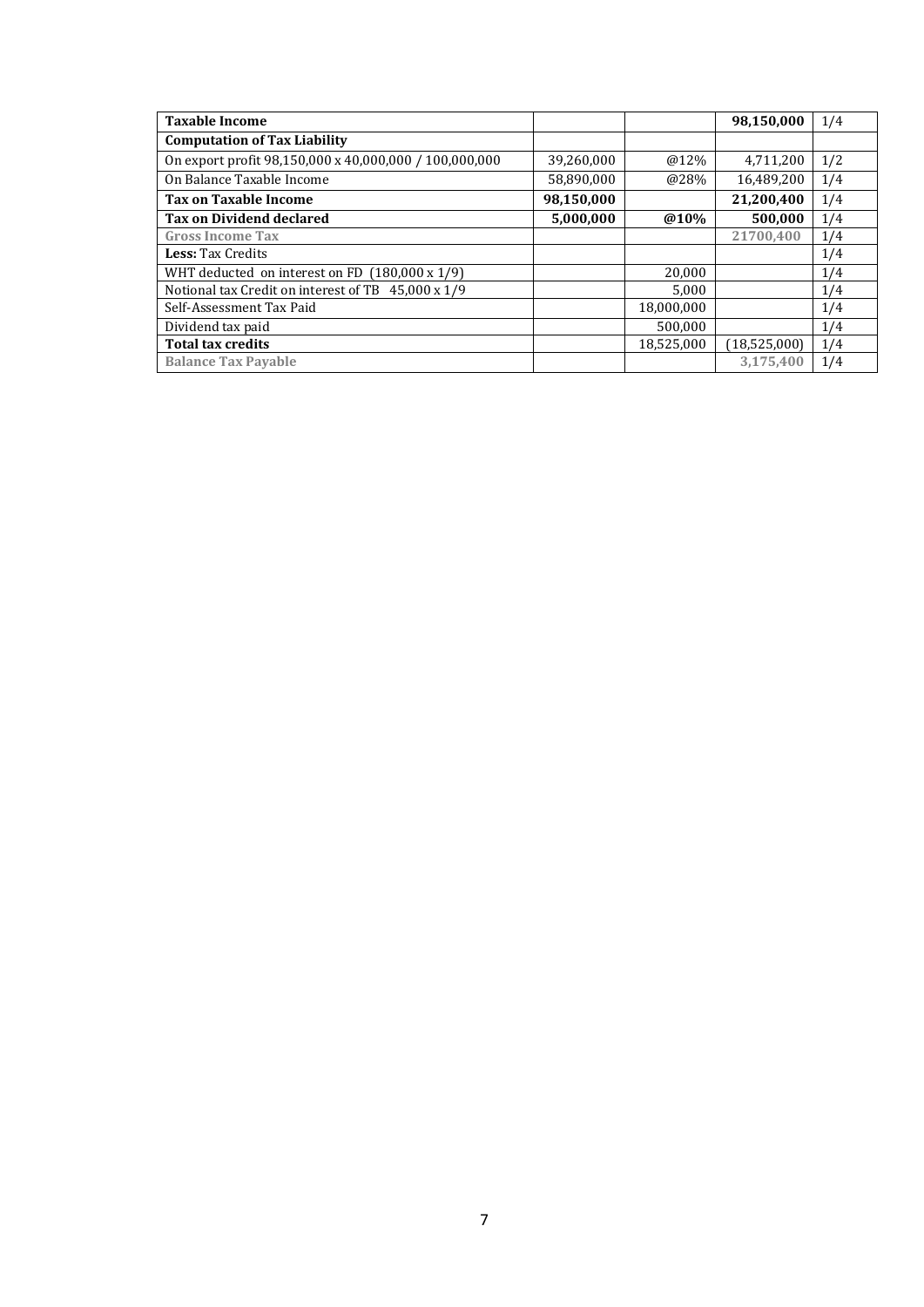# **SECTION 3**

#### **Question 03**

#### Learning Outcome:

- 2.2.1 Calculate "statutory income" from a small or medium-scale "trade, business, profession or vocation", taking into consideration "allowable and disallowable expenses, allowance for depreciation (capital allowances)" and disposal of capital assets.
- 2.2.2 Calculate employment income (including all cash and non-cash benefits, excluding terminal benefits).
- 2.2.3 Calculate statutory income from other sources of income (including rent, net annual value, interest, dividends, royalties and annuities, winnings from lottery, betting or gambling and income from any other source).
- 2.2.4 Identify the "miscellaneous exemptions" under the Inland Revenue Act (Sec. 13) applicable to an individual and capital gains.
- 2.3.1 Compute the total statutory income, assessable income and taxable income taking into consideration relevant statutory deductions and aggregation of child's income.
- 2.4.1 Identify rates of income tax applicable to an individual, (including of tax rates" introduced from time to time).
- 2.4.2 Compute gross income tax liability for an individual.
- 2.4.3 Compute the balance tax payable, taking into consideration the various types of tax credits.

| Mr. Uthpala Perera                                                   |           |           |           | <b>Marks</b>  |
|----------------------------------------------------------------------|-----------|-----------|-----------|---------------|
| <b>Computation of Income Tax Liability</b>                           |           |           |           |               |
| Year of Assessment 2015/2016                                         | Rs.       | Rs.       | Rs.       | $\frac{1}{4}$ |
| <b>Employment income</b>                                             |           |           |           |               |
| Net Salary                                                           | 1,340,000 |           |           | 1/4           |
| $180,000/12 \times 8$<br>Add: EPF Deduction from Mr. Perera's salary | 120,000   |           |           | 1/2           |
| <b>PAYE Deduction</b>                                                | 40,000    |           |           | 1/4           |
| Gross Salary                                                         | 1,500,000 | 1,500,000 |           | 1/4           |
| <b>Note:</b> Employer's Contribution to EPF taxable as retirement    |           |           |           |               |
| benefit and from 01.04.2011 it is exempt from tax.                   |           |           |           | 1/4           |
| <b>Festival Allowance</b>                                            |           | 50,000    |           | 1/2           |
| Medical bills reimbursed                                             |           | 60,000    |           | 1/2           |
| <b>Housing Benefit</b>                                               |           |           |           |               |
| (a) Rental Value $200,000 + (200,000 \times 20\%)$                   | 240.000   |           |           | 1/2           |
| (b) Gross rent paid to owner $(25,000 \times 12)$                    | 300,000   |           |           | 1/2           |
| Whichever is higher                                                  | 300,000   |           |           | 1/4           |
| <b>Note:</b> Gross remuneration does not exceed 1.8 million          |           |           |           |               |
| Therefore value of benefit limited Rs. 120,000                       |           | 120,000   |           | 1/4           |
| <b>Statutory income from Employment income</b>                       |           | 1,730,000 | 1,730,000 | 1/4           |
|                                                                      |           |           |           |               |
| <b>Profession - Consultancy Service</b>                              |           |           |           |               |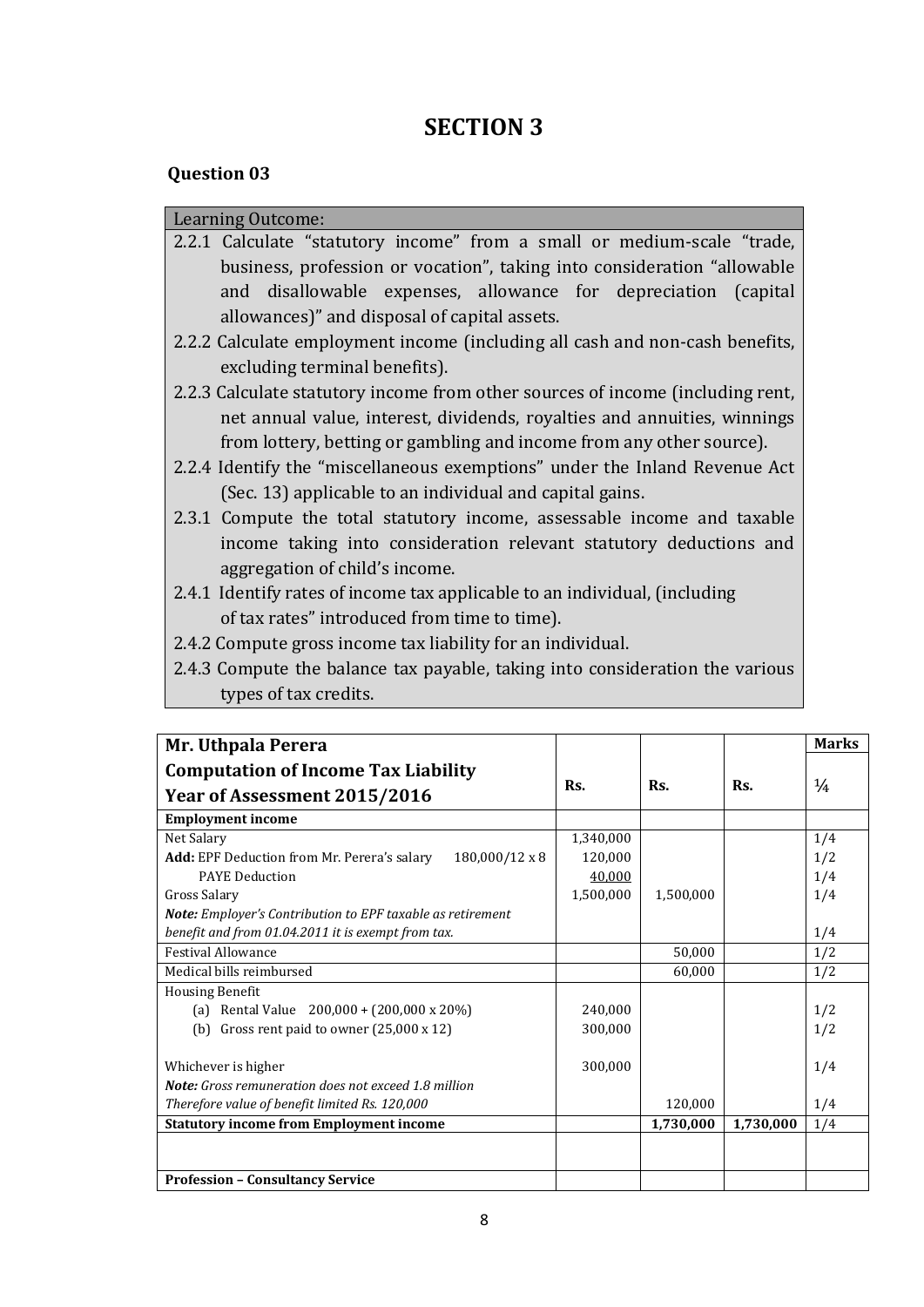| Adjustment of Net Profit for Tax Purposes                     | ÷         | ä,        |                          |     |
|---------------------------------------------------------------|-----------|-----------|--------------------------|-----|
| Net Profit                                                    | 600,000   |           |                          | 1/4 |
| Salaries paid to spouse is an allowable expenditure, Added to |           |           |                          |     |
| Statutory Income of Mr. Perera                                |           |           |                          | 1/4 |
| Printing and stationary - Fully allowed                       |           |           |                          | 1/4 |
| <b>Advertising Expenses</b>                                   |           |           |                          |     |
| <b>Staff Vacancy Notice</b><br>12,000 Fully allowed           |           |           |                          | 1/4 |
| <b>Commercial Advertising</b><br>48,000 x 25% D/A             | 12,000    |           |                          | 1/2 |
| Purchase of Computer - Capital Expenditure D/A                | 80,000    |           |                          | 1/4 |
| Entertainment Expenses - Not deductible                       | 20,000    |           |                          | 1/4 |
| <b>Accounting Depreciation</b>                                | 32,000    |           |                          | 1/4 |
| Electricity & Telephone - 80,000 x 80% Personal               | 64,000    |           |                          | 1/2 |
| Allowance for Depreciation                                    |           |           |                          |     |
| Furniture (2013/2014) 60,000 x 20%                            |           | 12,000    |                          | 1/2 |
| Computer (2015/2016)<br>80,000 x 25%                          |           | 20,000    |                          | 1/2 |
|                                                               | 808,000   | 32,000    |                          | 1/4 |
|                                                               | (32,000)  |           |                          |     |
| <b>Statutory income from profession</b>                       |           |           | 776,000                  | 1/4 |
|                                                               |           |           |                          |     |
| <b>Interest Income</b>                                        |           |           |                          |     |
| Interest on Fixed Deposit (Final With Holding Tax Deducted)   | 276,000   | Not       |                          | 1/2 |
|                                                               |           | Taxable   |                          |     |
| Interest on Treasury bills (Final With Holding Tax Deducted)  | 90,000    | Not       |                          | 1/2 |
|                                                               |           | Taxable   |                          |     |
| <b>Statutory interest income</b>                              |           |           | $\overline{\phantom{a}}$ | 1/4 |
|                                                               |           |           |                          |     |
| Income from sale of shares                                    |           |           |                          |     |
| Profit on Sale of Shares                                      | 300,000   | Not a     | $\overline{a}$           | 1/2 |
|                                                               |           | taxable   |                          |     |
|                                                               |           | source of |                          |     |
|                                                               |           | income    |                          |     |
|                                                               |           |           |                          |     |
| <b>Rent Income</b>                                            |           |           |                          |     |
| 50,000 x 12<br><b>Gross Rent</b>                              | 600,000   |           |                          | 1/4 |
| 200,000 x 30%<br>Less: Rates paid                             | (60,000)  |           |                          | 1/4 |
|                                                               | 540,000   |           |                          | 1/4 |
| Less: Allowance for repair & maintenance 540,000 x 25%        | (135,000) |           |                          | 1/4 |
| Net Rent                                                      | 405,000   |           |                          | 1/4 |
|                                                               |           |           |                          |     |
| <b>Rating Assessment</b>                                      | 200,000   |           |                          | 1/4 |
|                                                               |           |           |                          |     |
| Less: 25% Allowance for repair & maintenance                  |           |           |                          |     |
| 200,000 x 25%                                                 | (50,000)  |           |                          | 1/4 |
| Net Annual Value                                              | 150,000   |           |                          | 1/4 |
| Note: Since the Net Rent > Net Annual Value, Net Rent is      |           |           |                          |     |
| treated as Taxable Rent income                                | 405,000   |           |                          | 1/4 |
| <b>Statutory rent income</b>                                  |           |           | 405,000                  | 1/4 |
|                                                               |           |           |                          |     |
| <b>Dividend Income</b>                                        |           |           |                          |     |
| Dividend from Namal Unit Trust                                | 25,000    | Exempted  |                          | 1/4 |
| Net dividend from Toyota Lanka PLC                            | 45,000    | Not       |                          |     |
| Note; 10% Final With Holding Tax paid not a part of           |           | Taxable   |                          | 1/4 |
| assessable income.                                            |           |           |                          |     |
| <b>Statutory Dividend Income</b>                              | $\bf{0}$  | $\bf{0}$  | $\bf{0}$                 | 1/4 |
|                                                               |           |           |                          |     |
| Salaries paid to Spouse                                       |           |           | 150,000                  | 1/4 |
| Aggregation of Child's Income                                 |           |           |                          |     |